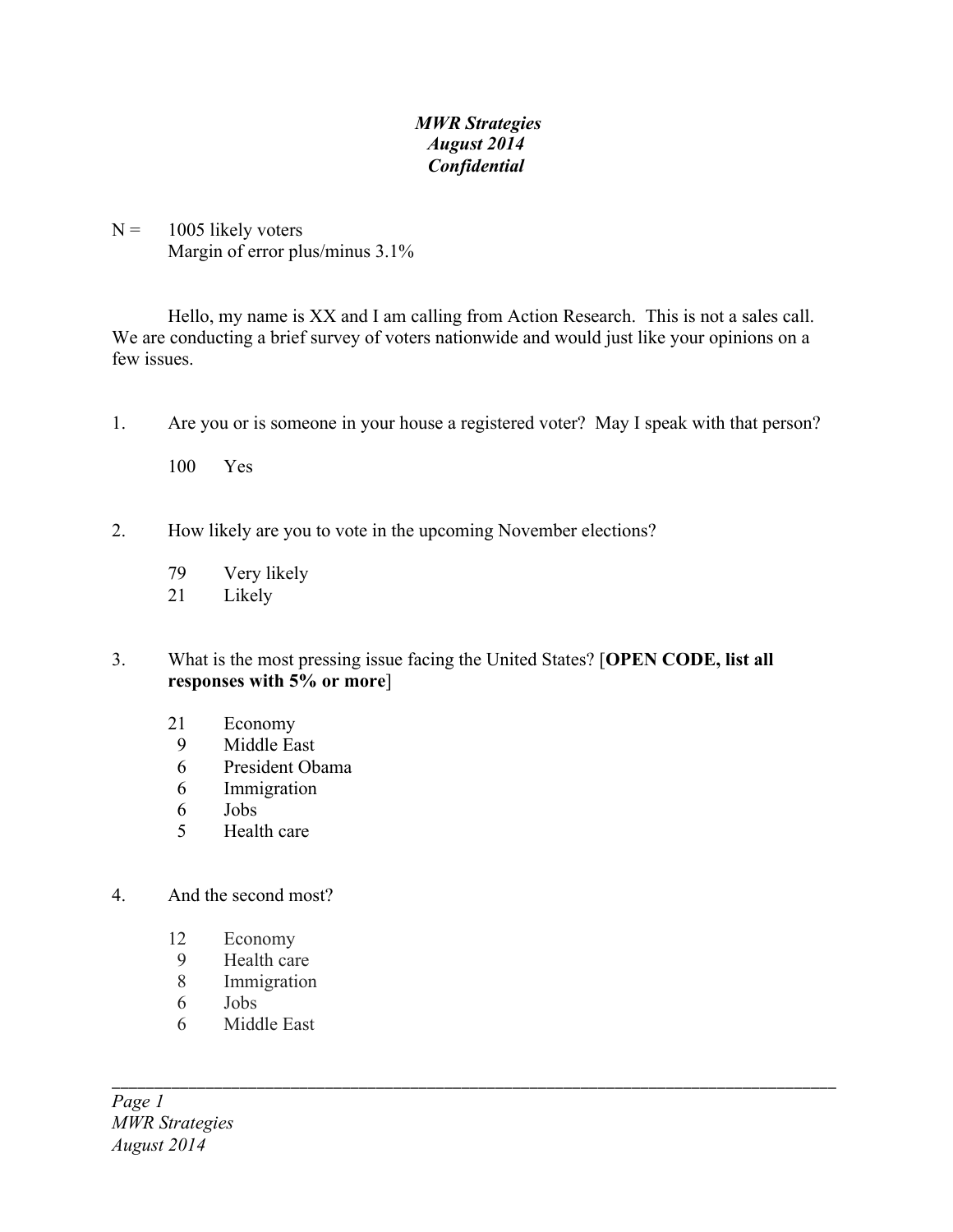- 5. In general, do you favor companies getting tax breaks from the federal government?
	- 36 Yes
	- 51 No
	- 13 Don't know/refused [**NOT READ**]
- 6. [**SPLIT SAMPLE**] Do you think foreign companies should get tax breaks from the federal government?
	- 13 Yes
	- 81 No
	- 6 Don't know [**NOT READ**]

Do you think foreign companies should get tax breaks from American taxpayers?

- 16 Yes
- 78 No
- 6 Don't know/refused [**NOT READ**]
- 7. Do you think that companies that are already making a profit on a new technology should get tax breaks for using or producing that technology?
	- 32 Yes
	- 56 No
	- 12 Don't know/refused [**NOT READ**]
- 8. Do you trust the United States Congress to give tax advantages to companies in the most effective and efficient way?

- 17 Yes<br>77 No
- $N<sub>0</sub>$
- 6 Don't know/refused [**NOT READ**]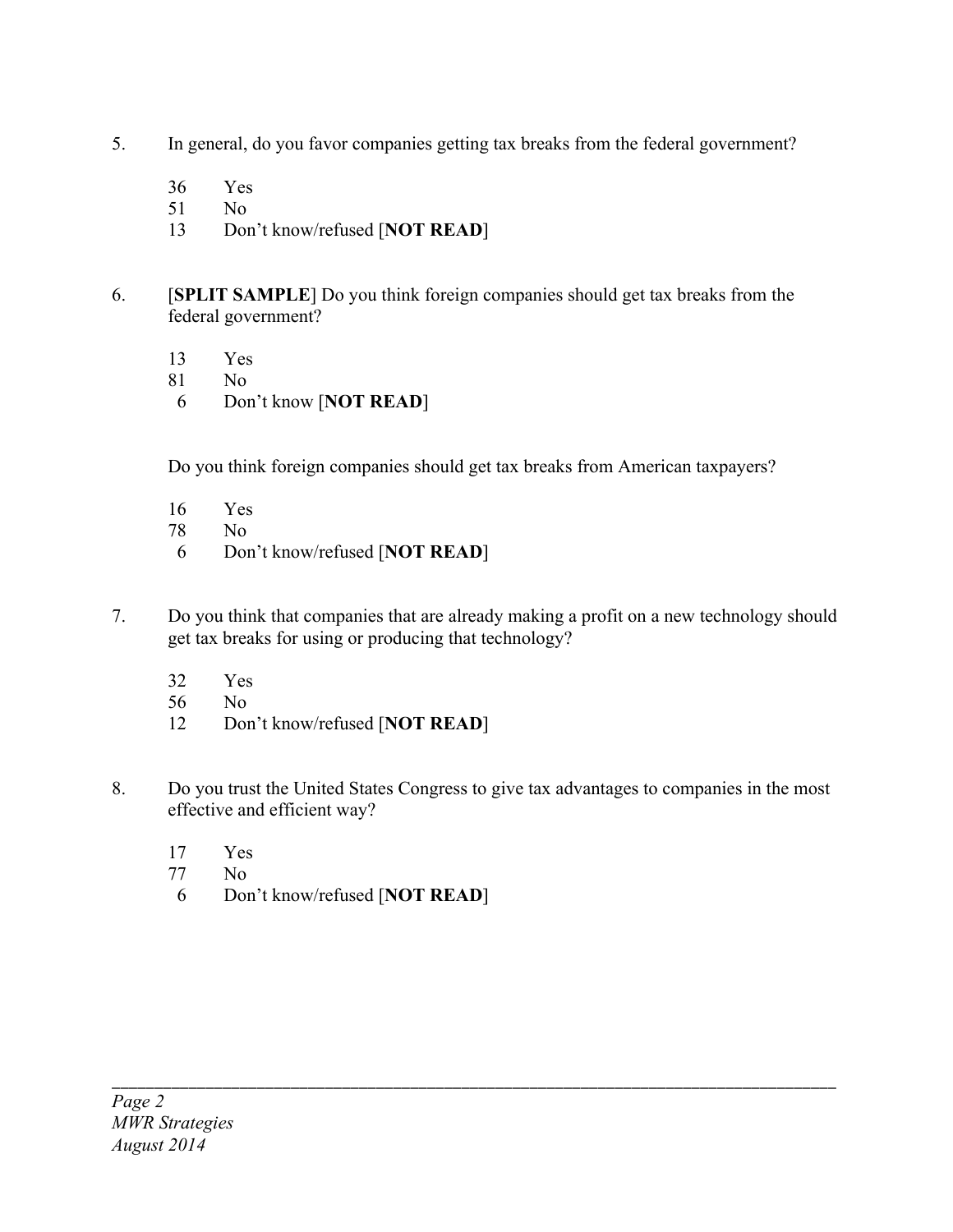- 9. Companies that generate electricity using wind power get a tax credit from the federal government which is paid for by taxpayers. In general, do you think that is a good thing or a bad thing?
	- 51 Good thing
	- 37 Bad thing
	- 12 Don't know/refused [**NOT READ**]
- 10. The tax credit that companies get for generating electricity from wind means that sometimes wind power is used instead of less expensive energy sources like natural gas and coal. When that happens, ratepayers pay more for electricity. In general, do you think that is a good thing or a bad thing?
	- 34 Good thing
	- 54 Bad thing
	- 12 Don't know/refused **[NOT READ**]
- 11. The tax credit for wind power was designed to support companies that used wind power as they got off the ground. That tax break has now been in place for more than 20 years. Which of the following comes closest to your thoughts about that?
	- 65 20 years is long enough
	- 28 It probably needs a few more years
	- 8 Don't know/refused [**NOT READ**]
- 12. Do you think any energy source should get special tax treatment that is not available to all businesses?

- 32 Yes
- 56 No
- 12 Don't know/refused [**NOT READ**]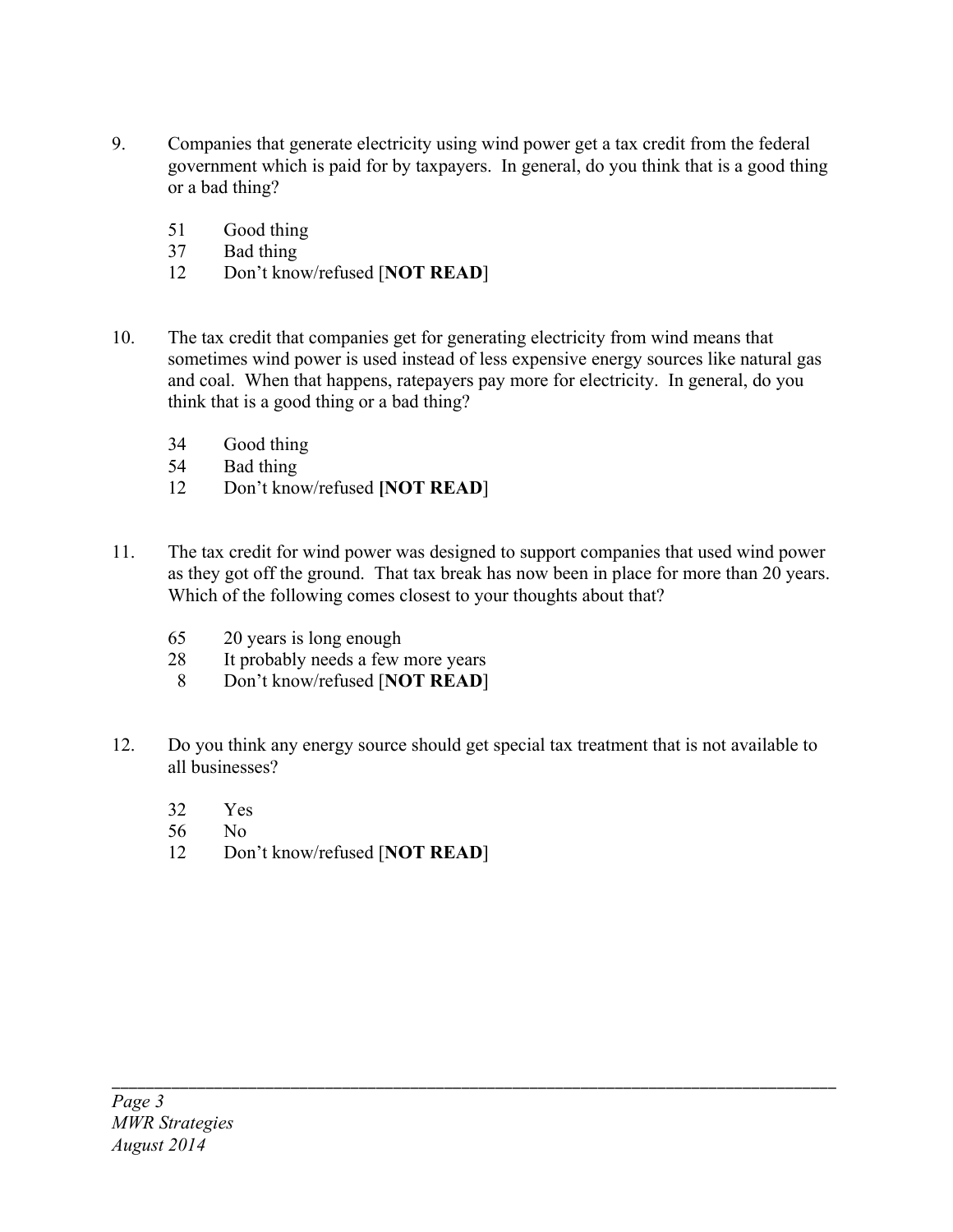## [**QUESTIONS 13 THROUGH 20 ROTATED**]

The Obama Administration recently proposed rules which would require States to reduce greenhouse gas emissions within their borders. I would like to read you a few facts about the rule. For each one, please tell me whether you think it is mostly a good thing, mostly a bad thing, or neither a good nor a bad thing.

- 13. The rule provides States flexibility to determine how best to achieve the reductions.
	- 59 Mostly a good thing
	- 17 Mostly a bad thing
	- 16 Neither a good nor a bad thing
	- 8 Don't know/refused [**NOT READ**]
- 14. [**SPLIT SAMPLE**] As a practical matter, the rule would require States to generate a certain amount of their electricity from renewable sources.
	- 62 Mostly a good thing
	- 19 Mostly a bad thing
	- 14 Neither a good nor a bad thing
	- 5 Don't know/refused [**NOT READ**]

As a practical matter, the rule would require States to impose mandates on their citizens to buy certain amounts of renewable energy, whether or not it is cost-effective.

- 22 Mostly a good thing
- 60 Mostly a bad thing
- 12 Neither a good nor a bad thing
- 6 Don't know/refused [**NOT READ**]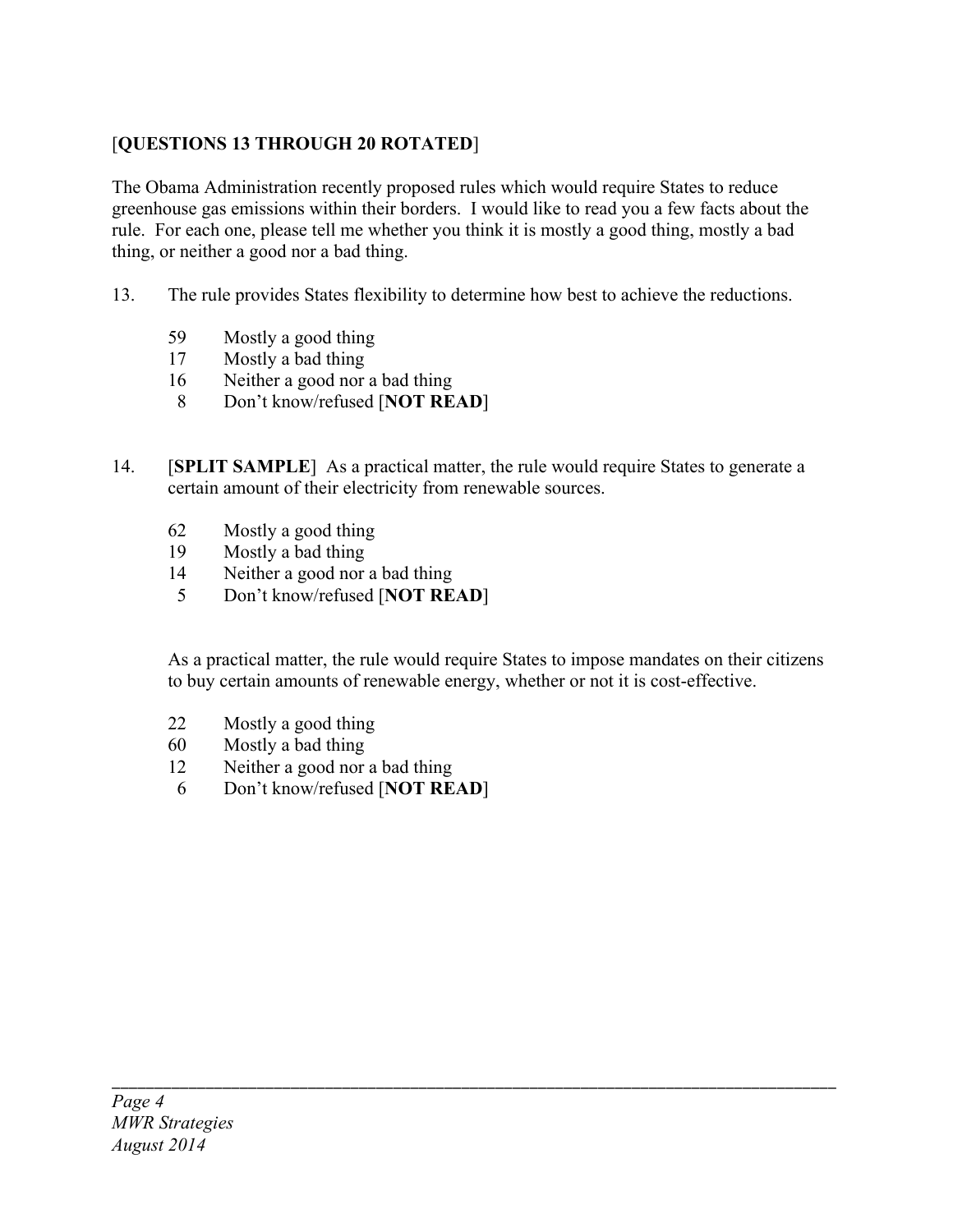- 15. [**SPLIT SAMPLE**] One of the proposed approaches in the rule would require States to impose mandates on their citizens to reduce electricity consumption.
	- Mostly a good thing
	- Mostly a bad thing
	- Neither a good nor a bad thing
	- Don't know/refused [**NOT READ**]

One of the proposed approaches in the rule would require consumers to reduce their use of electricity.

- Mostly a good thing
- Mostly a bad thing
- Neither a good nor a bad thing
- Don't know/refused [**NOT READ**]
- 16. Under the rule, EPA would have control over how States generate their electricity.
	- Mostly a good thing
	- Mostly a bad thing
	- Neither a good nor a bad thing
	- Don't know/refused [**NOT READ]**
- 17. EPA could punish States that do not comply with the rule by withholding federal highway funds.
	- Mostly a good thing
	- Mostly a bad thing
	- Neither a good nor a bad thing
	- Don't know/refused [**NOT READ**]
- 18. EPA has not said whether the rule will have any effect on temperatures worldwide.

- Mostly a good thing
- Mostly a bad thing
- Neither a good nor a bad thing
- Don't know/refused [**NOT READ**]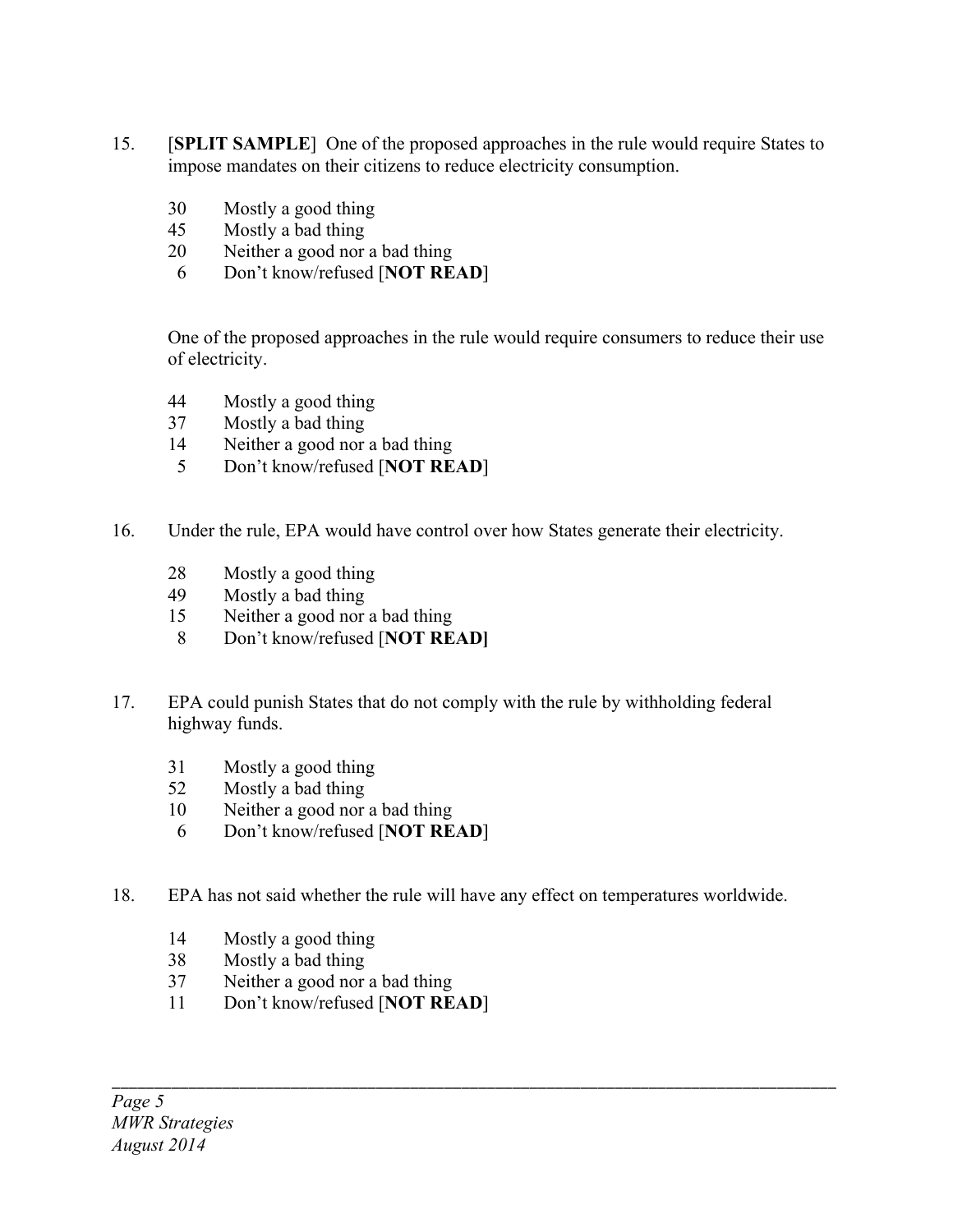- 19. Under the rule, EPA would be able to tell the States what sources of electricity coalfired, natural gas-fired, nuclear, or other – they could use.
	- 25 Mostly a good thing
	- 53 Mostly a bad thing
	- 15 Neither a good nor a bad thing
	- 6 Don't know/refused [**NOT READ**]
- 20. The rule will have no effect on what countries like China and India do with respect to global warming.
	- 13 Mostly a good thing
	- 49 Mostly a bad thing
	- 29 Neither a good nor a bad thing
	- 9 Don't know/refused [**NOT READ**]
- 21. In general, which of the following should be mostly responsible for deciding how electricity gets generated and used in your State?
	- 65 The State government
	- 20 The federal government
	- 8 Other [**NOT READ**]
	- 7 Don't know/refused [**NOT READ**]
- 22. [**SPLIT SAMPLE**] Do you trust the federal government to be responsible for the entire electrical system of the United States?
	- 27 Yes
	- 68 No
	- 5 Don't know/refused [**NOT READ**]

Do you trust the federal government to tell utilities and States how best to operate the entire electrical system of the United States?

- 23 Yes
- 71 No
- 6 Don't know/refused [**NOT READ**]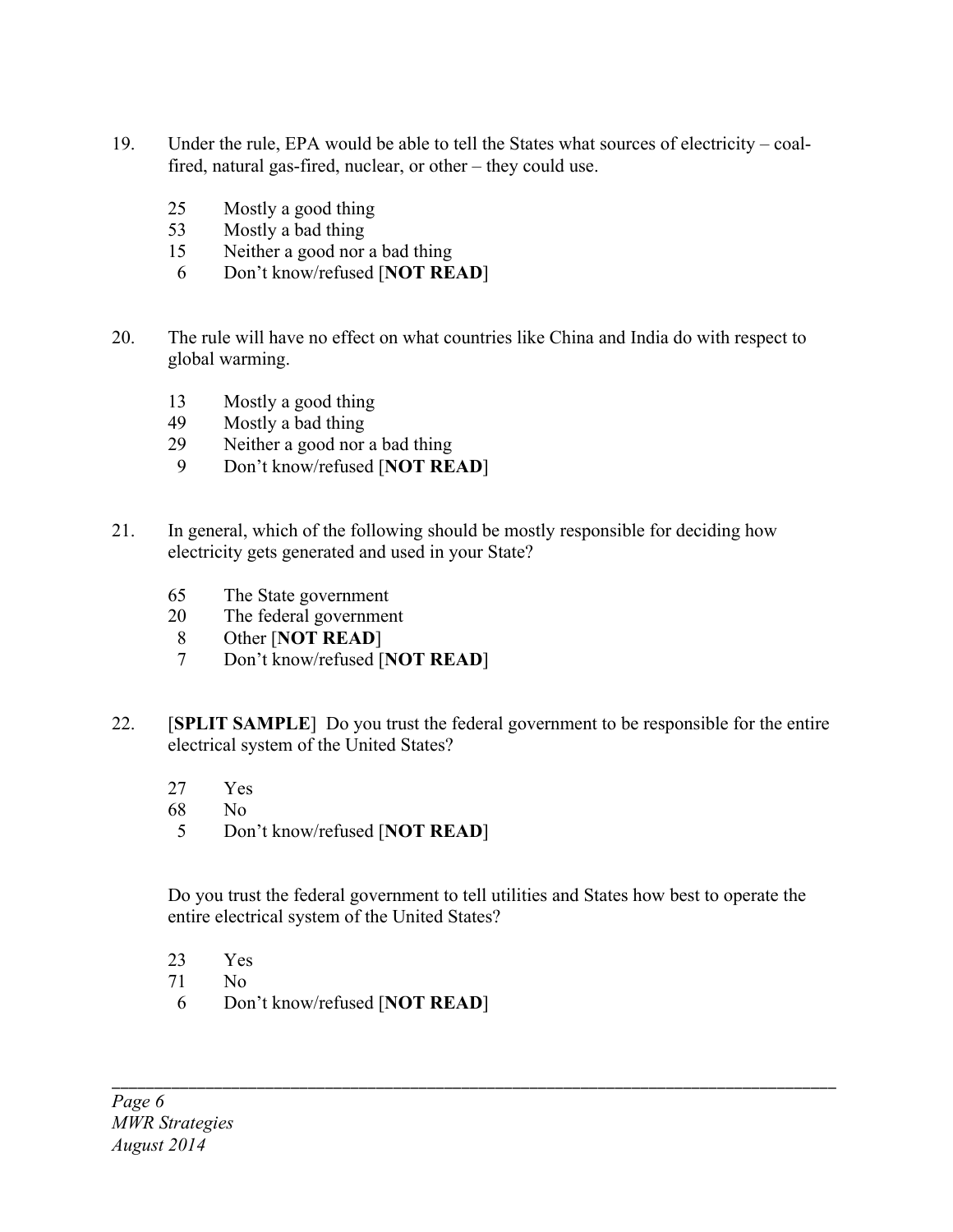- 23. Which is more important, finding new sources of energy or reducing the amount of energy Americans now consume?
	- 47 Finding new sources of energy
	- 19 Reducing the amount of energy Americans consume
	- 31 Both [**NOT READ**]
	- 3 Don't know/refused [**NOT READ**]
- 24. Is the federal government spending enough to explore alternative sources of energy?
	- 33 Yes
	- 39 No
	- 28 Don't know/refused [**NOT READ**]
- 25. Which of the following is the most likely way to develop and improve alternative sources of energy?
	- 25 Federal government spending on research
	- 18 Federal government spending on tax credits for companies to use alternative energy
	- 46 Innovators and entrepreneurs developing new technologies and trying to make a profit
	- 12 Don't know/refused [**NOT READ**]
- 26. Thinking about global warming for a moment, the United States Environmental Protection Agency has said that greenhouse gas emissions in the United States have dropped about 15% in the last ten years as a result of businesses using energy more efficiently and individuals taking steps like driving more fuel efficient cars. Knowing that, which of the following comes closest to your thoughts? [**ROTATED**]
	- 51 We don't really need additional federal regulations, we just need to keep developing and using better technologies that will help us reduce emissions. [**OR**]
	- 27 Federal regulations helped us achieve those reductions, so more regulations will probably result in more reductions.

- 16 Both [**NOT READ**]
- 6 Don't know/refused [**NOT READ**]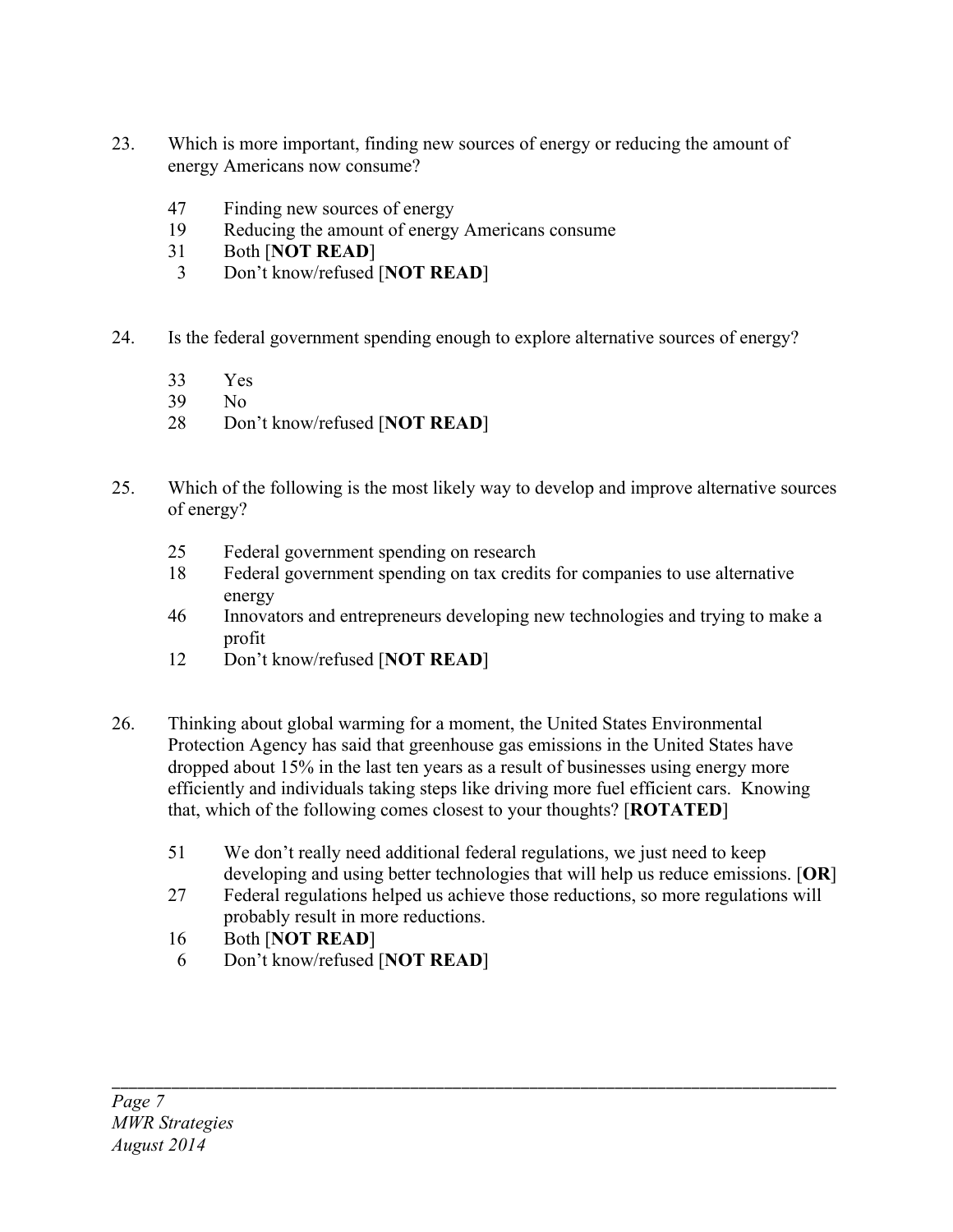- 27. [**SPLIT SAMPLE**] Do you think the United States has enough oil, natural gas, and coal reserves to power the Nation for a hundred years?
	- 47 Yes
	- 37 No
	- 16 Don't know/refused [**NOT READ**]

Do you think the United States has enough oil, natural gas, and coal reserves to power the Nation for hundreds of years?

- 50 Yes
- 39 No
- 10 Don't know/refused [**NOT READ**]
- 28. Do you trust the federal government to address global warming?
	- 31 Yes
	- 60 No
	- 9 Don't know/refused [**NOT READ**]
- 29. Do you trust the federal government to develop alternative energy?
	- 34 Yes
	- 57 No
	- 9 Don't know/refused [**NOT READ**]
- 30. How much would you personally be willing to pay each year to reduce the United States' reliance on traditional fuels like natural gas and oil? I just need a number in dollars.

\_\_\_\_\_\_\_\_\_\_\_\_\_\_\_\_\_\_\_\_\_\_\_\_\_\_\_\_\_\_\_\_\_\_\_\_\_\_\_\_\_\_\_\_\_\_\_\_\_\_\_\_\_\_\_\_\_\_\_\_\_\_\_\_\_\_\_\_\_\_\_\_\_\_\_\_\_\_\_\_\_\_\_\_\_

 $Mean =$  \$265  $Median =$  \$10

(39% answered "zero")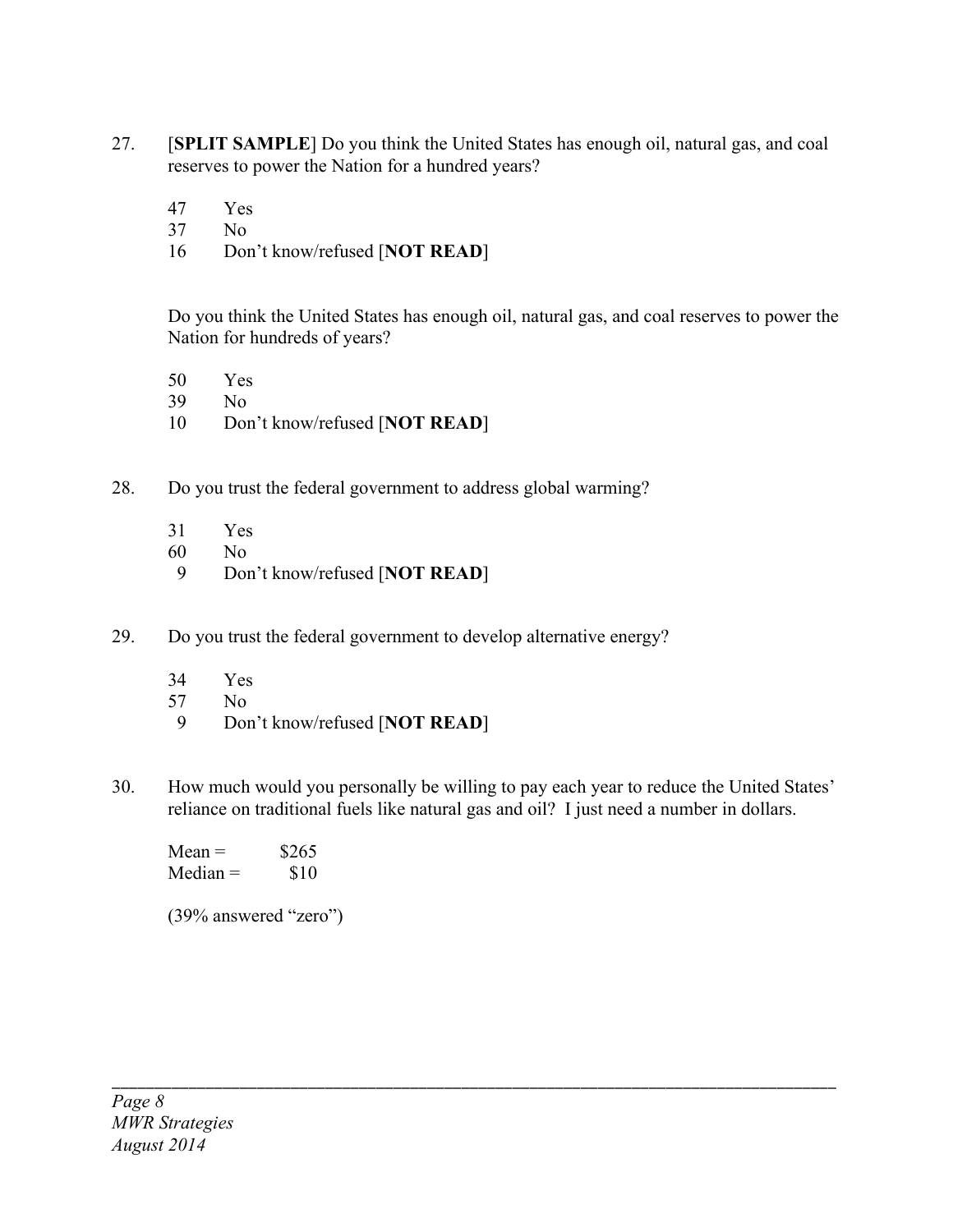Finally, we have just a few questions for demographic purposes . . .

- 31. What is your age please?
	- UNDER 35
	- 35 TO 54
	- 55 TO 70
	- 70 AND OVER
	- DON'T KNOW/REFUSED **[NOT READ]**
- 32. What is your race or ethnic background?
	- White
	- African American
	- Hispanic
	- Asian
	- Other [**NOT READ**]
	- Don't know/refused [**NOT READ**]
- 33. With respect to politics, would you describe yourself as . . .?
	- Conservative
	- Somewhat conservative
	- Moderate
	- Somewhat liberal
	- Liberal
	- Don't know/refused **[NOT READ]**
- 34. Which of the following best describes the highest level of education you have achieved?

- 
- 1 Some high school<br>14 High school diplor High school diploma
- Some college
- College degree
- Some postgraduate work
- Graduate or professional degree
- Don't know/refused [**NOT READ]**